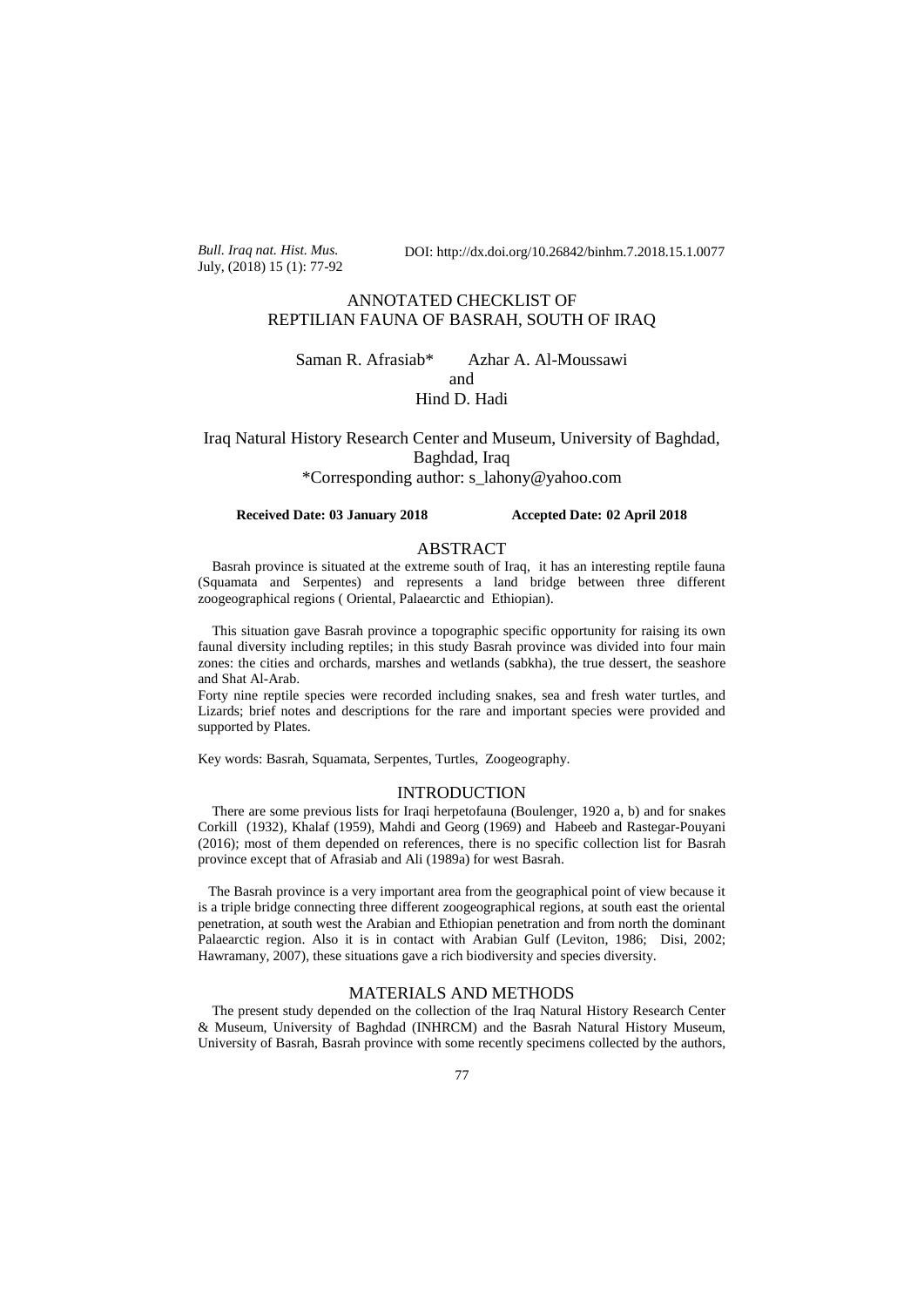brief descriptions and necessary measurements were presented along with specific descriptions and definitions for some important specimens. Along with present study on survey of Reptiles (Squamata and Serpentes) of this province, we will try to connect each collection with penetrations of these zoogeographical zones in this particular area within reptile diversity.

# RESULSTS AND DISCUSSION

 Some species are adapted to diurnal type of life while the others are nocturnal. The western reptilian fauna are adapted to desert life, others beneath houses and orchards; but the northern and eastern groups are adapted to marshes and wet lands mainly fresh water. From the other hand the seashore and Shat Al-Arab also have its own biodiversity related to brackish to marine water.

Remark: If any species is recorded as a common in a specific zone this does not mean that it's not found in other zones, but it means that it may be common in one habitat and rare in others.

**(1)The cities and orchards zone: The lizards (A) Family, Gekkonidae 1-***Hemidactylus flaviviridis* Ruppell, 1840 **2***-Cyrtopodion scabrum* (Heyden,1827)

 According to Khalaf (1959) and Leviton *et al*. (1992) its synonyms reported as *Gymnodactylus scaber* (Heyden, 1827) *Cyrtopodion scaber* (Heyden,1827), respectively; then Afrasiab and Mohamad (2009) announced that *C. scabrum* (Heyden,1827) as a valid name in Iraq.

 This is the only *Cyrtopodion* found in this area, Nader and Jawdat (1976) recorded *C. hetrocercus* in their list from Basrah; However, Leviton *et al*. (1992) stated that this gecko is found in elevation more than 1000 meters.

## **(B) Family, Lacertidae**

**1-***Acanthodactylus**opheodurus* Arnold,1980 **2-***Mesalina brevirostris* Blanford, 1874 (Pl. 1)



**Plate (1):** Preserved specimens of *M. brevirostris*; collected from the North of Basrah province.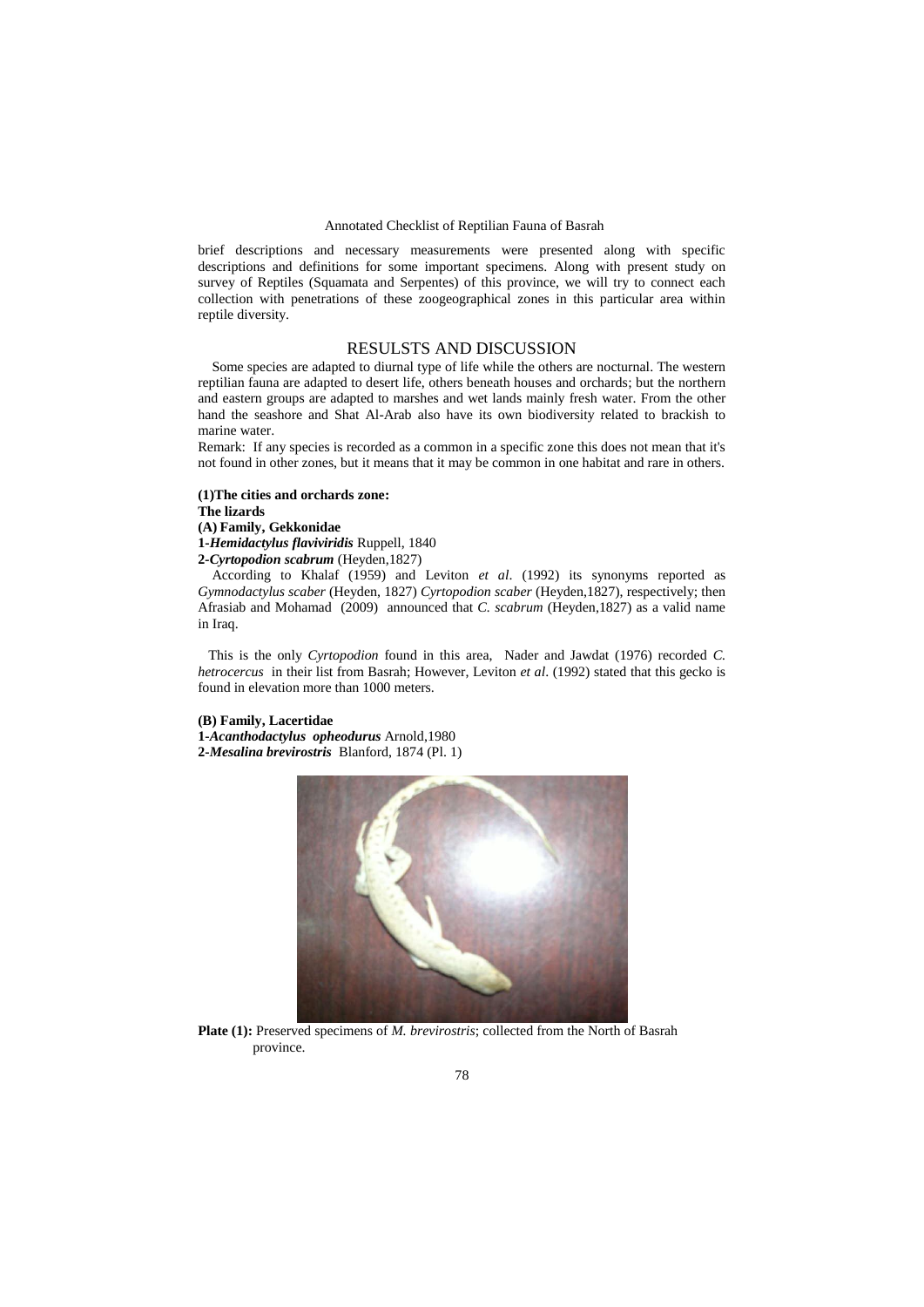**(C) Family, Scincidae** *Mabuya aurata* (Linnaeus,1758) (=*Trachylepis auratus*) **The snakes (A) Family, Typhlopidae**   *Ramphotyphlops braminus* (Daudin, 1803) (=*Typhlops braminus*)

This small blind snake was known as a rare and the smallest snake of Iraq; Boulenger (1920a), Corkill(1932) and Khalaf (1959) recorded it from Basrah, they thought it was of Indian origin and introduced by ships. However, Afrasiab and Ali (1996) recorded it from Baghdad about 550 km north to studied area.

 Body color dark brown–black and length does not exceed 10cm with 20 scale**s** around midbody, nasal divided; mostly found in old houses.

Remark: It is a good example for oriental penetration in Basrah province because it is of an Indian origin.

#### **(B) Family, Leptotyphlopidae**

 *Leptotyphlops macrorhynchus* (Jan,1861)

#### **(C) Fmily, Boidae**

*Eryx jaculus jaculus* (Linnaeus,1758) (Pl. 2, 8)



**Plate (2):** *Eryx jaculus jaculus*; from North of Basrah province.

# **(D) Family, Colubridae**

*Platyceps ventromaculatus* Gray, 1834 (Pl. 3)

This snake is one of the critic species of snakes; its distribution is from India (Khan, 1997). Schatti and Schmitz (2006) mentioned that the Iraq and north Arabian species is not *P. ventromaculatus,* instead it is one of *Platyceps rhodorachis* complex and they explained that it may belongs to *Coluber chesneii* Martin,1838 of Northern Arabia. Afrasiab and Mohamad (2011) announced that this snake is distributed from foothill to Basrah and it is common in Baghdad city.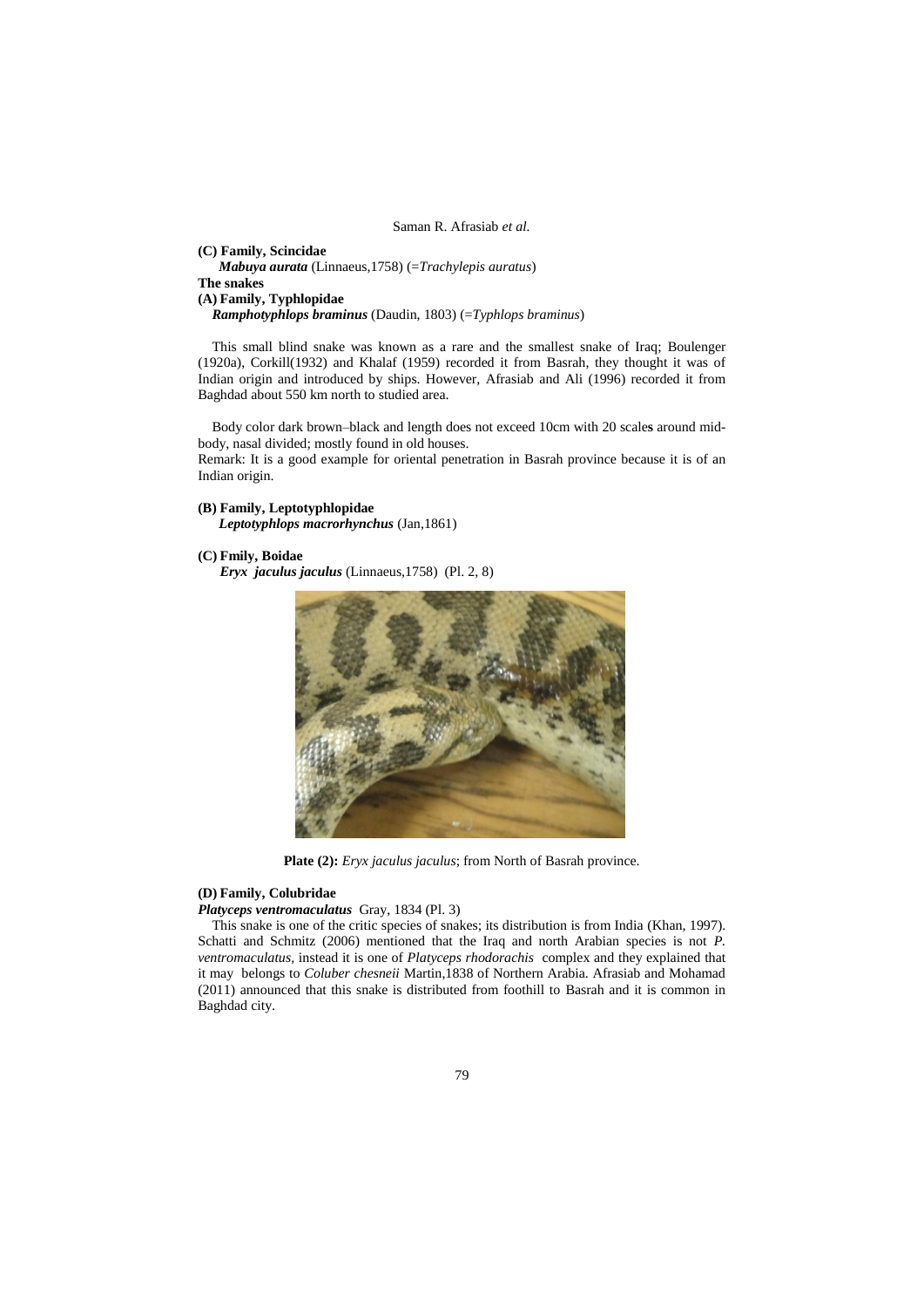

**Plate (3):** *Platyceps ventromaculatus*; from North of Basrah province.

# **(2) Marshes and wetland (Sabkha) zone**

This ecosystem has a specific reptilian diversity as follow:

# **The lizards**

# **(A) Family: Gekkonidae**

*Stenodactylus affinis* (Murray,1884) (Pl. 4)

The marsh gecko was always found in the sabkha land beside marshes, it was previously recorded in Iraq from Kahla area south of Amara city (Southern Iraq) and from Karbala (Central Iraq) (Afrasiab, 1987). This gecko is easily recognized from *Stenodactylus grandiceps* by having two enlarged preanal scale with pores, three rows of granular scales under the toes and differ from *S. slevinii* in lacking the V shaped mark on the head and anal pores.



**Plate (4):** *Stenodactylus affinis*; from North of Basrah province.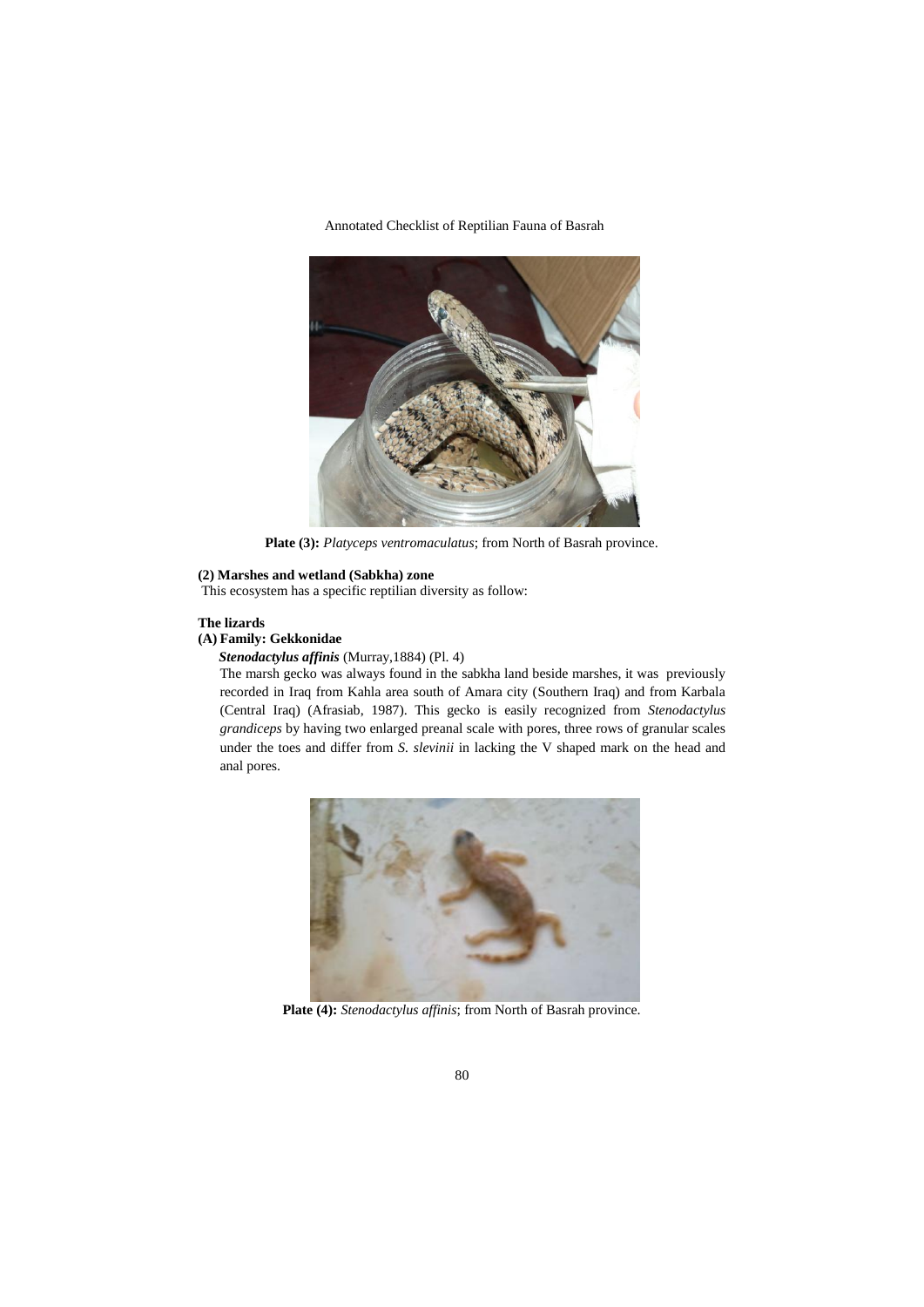## **(B) Family: Lacertidae**

**1-***Acanthodactylus boskianus* (Daudin,1802) **2-***Acanthodactylus grandis* Boulenger,1909

## **(C) Family: Scincidae**

**1-***Ablepharus pannonicus* Fitzinger,1823

 This lizard has been listed with Rumaila's lizards ( Afrasiab and Ali, 1989a), unfortunately the authors could not found it in this collection, but it is common in Baghdad.

## **2-***Mabuya aurata septemtaeniata* (Reuss,1834) (=*Trachylepis septemtaeniata*) (Pl. 5)

 Some authors regarding *M. septemtaeniata* a separate species from *M. aurata* (Leviton *et al*., 1992; Rastegar-Pouyani *et al.*, 2008); others mention it as a subspecies of *aurata* (Khalaf, 1959; Mahdi and George, 1969). This *Mabuya* (*=Trachylepis*) is recognized by parietal scales not in contact and having smooth nuchals.



**Plate (5):** *Mabuya aurata septemtaeniata*; from North of Basrah province.

#### **The Snakes Family, Colubridae**

## **1-***Natrix tessellata tessellata* (Laurenti,1768) (Pl. 6 )

 This polymorphic snake is the most common snake of this area hence there is huge color variation even in the same locality; there, it is spotted with red ventral's others have olive dorsal with white and black ventral's; some are dark gray without spots but all have ventral plates with black margin. This snake is recognized by inversed V shape mark on the back of the head ventral black spots and 19 rows of strongly keeled dorsal scale. There is another species of the same genus *Natrix natrix persa* recently recorded from Baghdad province (Afrasiab *et al*., 2012) which differs from *N. tessellata* in dorsal coloration and having two dorsolateral light lines and in having only one preocular, these snakes are of Palaearctic origin (Leviton *et al*., 1992).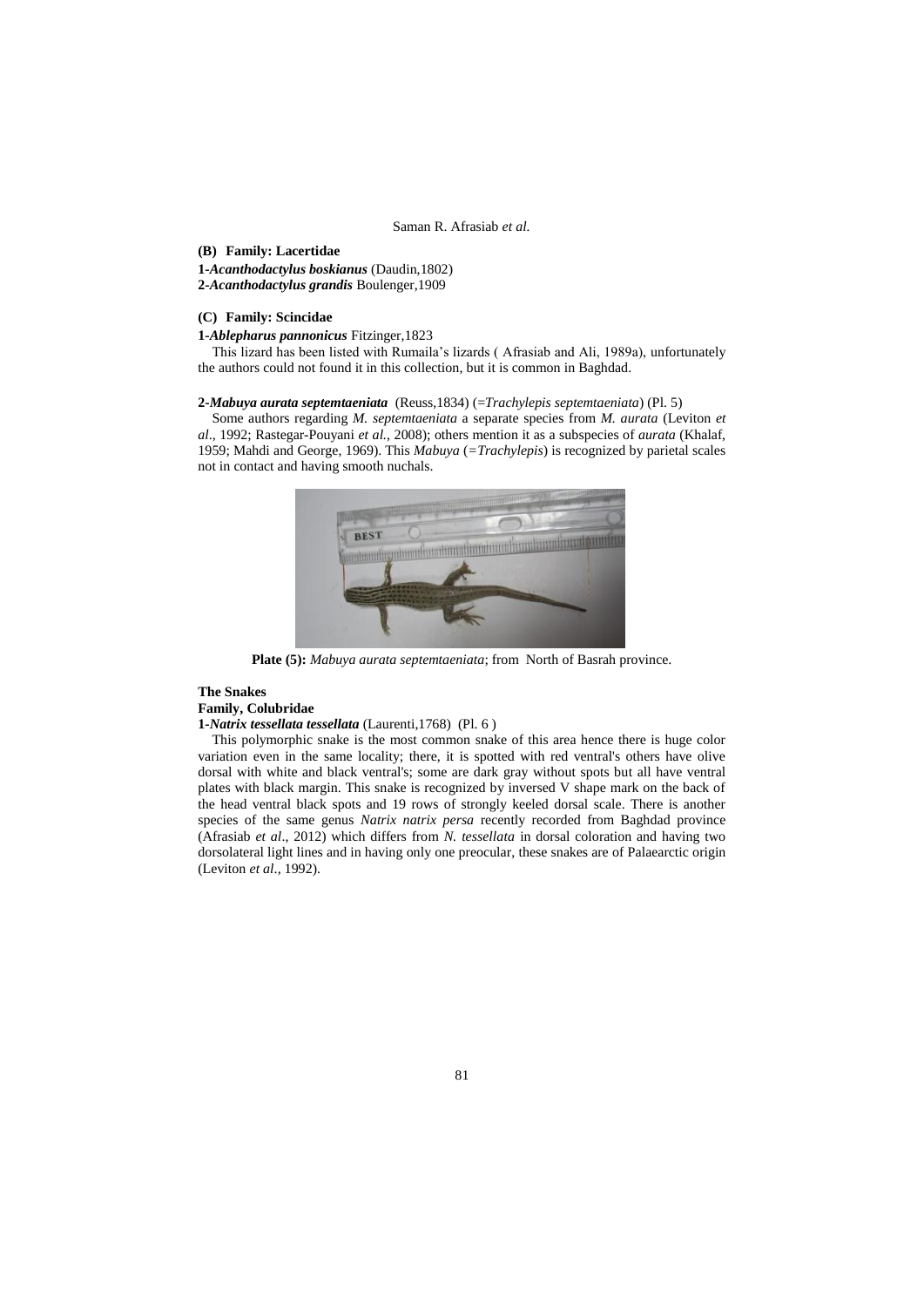



**Plate (6):** *Natrix tessellata tessellate*; Right dark phase, left reddish phase, from North of Basrah province.

#### **2-***Dolichophis jugularis* (Linnaeus,1758)

 The authors could not collect this snake from Basrah province in the present study, but it was previously recorded by Boulenger (1920a) from this area. Habeeb and Rastegar-Poyani (2016) put Basrah within its distribution. Afrasiab *et al.* (2016) described *Dolichophis mesopotamicus*, as a new species of the same genus from upper Mesopotamia, so the *Dolichophis* population of Basrah province requires more collection and more taxonomic study.

## **3-***Spalerosophis diadema cliffordii* (Schlegel,1837)

 The snake *S. diadema cliffordii* is one of the three large snakes of Iraq; recently the snake *S. microlepis* was recorded from Iraqi Kurdistan (Afrasiab and Mohamad, 2014). The species of *Spalerosophis* in Basrah have some variation, it looks like the specimen found in collection from Goor, South of Jordan (Lahony *et al*., 2002). The dorsal scales are with light brown spots, and less number of sub-caudal scales, more specimens are needed for further studies.

 This snake is recognized by the presence of an elongated spot on the front of the head and the side of the neck, prefrontal and loreal scales are broken down to several small scales; 27 dorsal scales, supralabial scale does not touch the eyes.

#### **4-** *Malpolon monspessulana* ( Hermann,1804) (Pl.7)

 This large opisthoglyphous snake is with back fang mildly poisonous, adult about more than 150cm in length, its uniform color of dark olive or gray, that differs from northern population of *M. monspessulana insignita* (Geoffroy St. Hilaire,1809) which is spotted laterally and green in color ( Afrasiab and Mohamad, 2011); that recognize by convex head, with two loreal scales and 17 dorsal scale rows.



**Plate (7):** *Malpolon monspessulana*; North of Basrah province.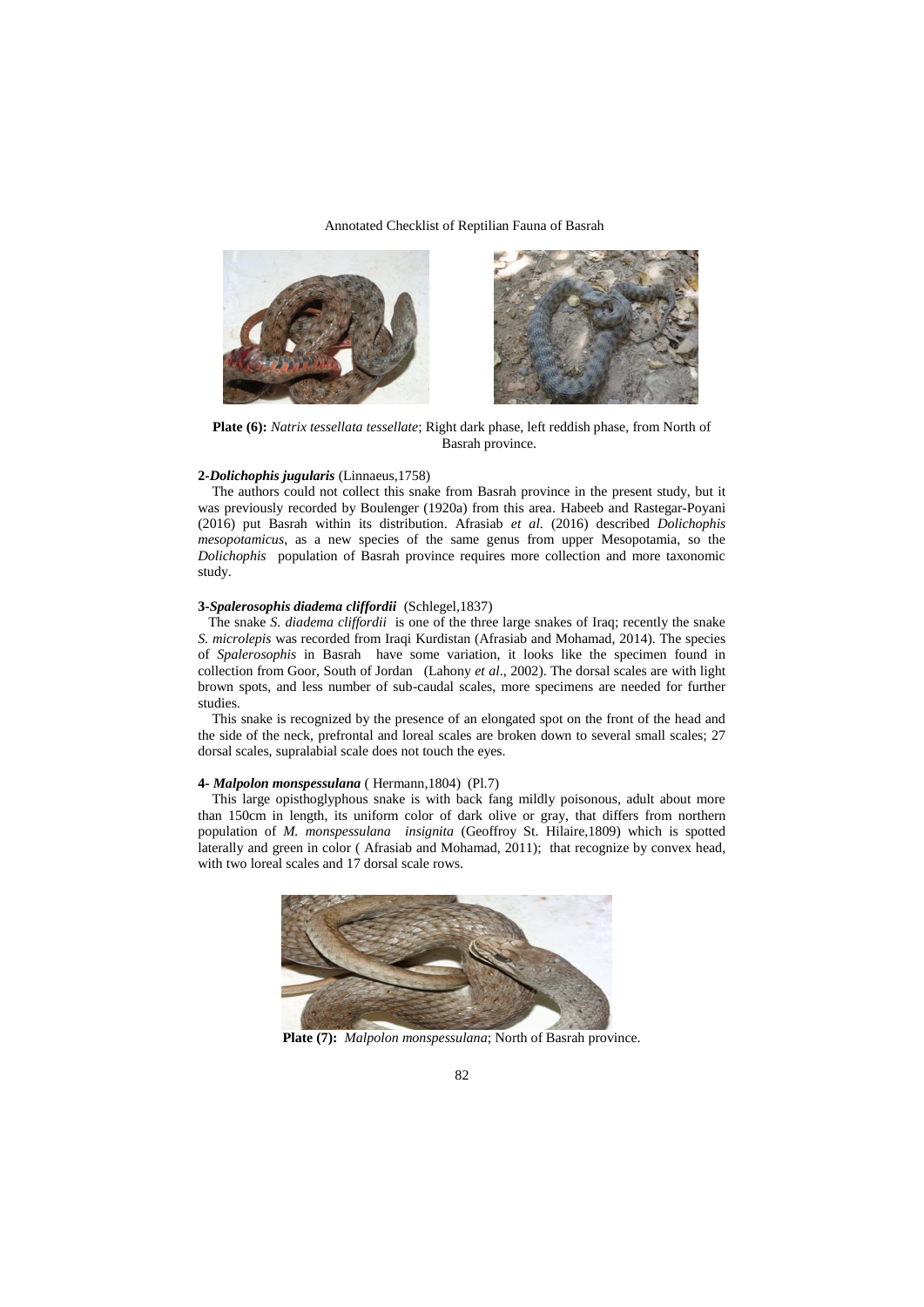# **Family, Elapidae**

*Walterinnesia morgani* (Mocquard, 1905)

 It was previously known that the Iraqi hoodless cobra belongs to *W. aegyptia* (Corkill, 1932; Khlaf, 1959), but later Nilson and Rastegar-Pouyane (2005) decided that the Iraqi and the eastern population belong to *W. morgani*.Its juvenile is not uniform black (Pl. 8) from Taq Taq south eastern Erbil. Hence, it is most probably that all of the northern population belong to *W. aegyptia*, while the south and southwest population belong to *W. morgani*. Boulenger (1920a) mentioned it as *Naja morgani* Mooquard. Unfortunately no collection of *W. morgani* was available to authors*.*



**Plate (8):** Uniform black juvenile of *Walterinnesia aegyptia*; from Taq Taq south eastern Erbil (Photographed by Dr. Sarbaz Ibrahim Mohamad of Kurdistan Nat. Hist Mus., University of Salahaddin).

## **Family, Viperidae**

*Echis carinatus sochureki* Stemmler, 1969 (Saw-scaled viper) (Pl. 9)

 It is the most dangerous poisonous snake in Iraq because it always found near human settlements; it is common in Thi Qar province but rare in Basrah province (Afrasiab *et al*., 2012).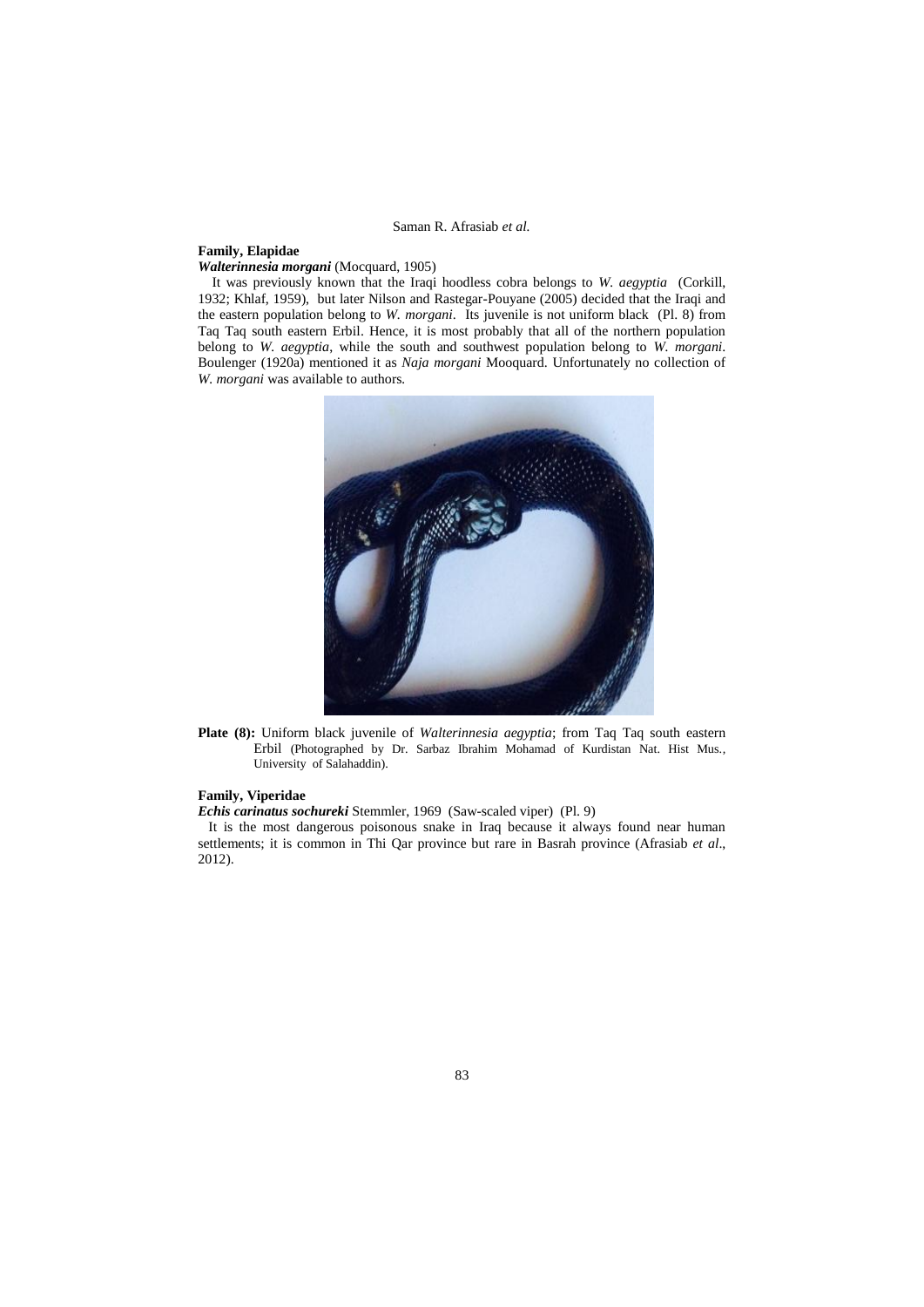

**Plate (9):** *Echis carinatus sochureki*; North of Basrah province.

**Turtles Family, Trionychidae**  *Rafetus euphraticus* (Daudin,1802) (Pl.10)



**Plate (10):** *Rafetus euphraticus*; mounted specimen in the exhibition hall of the INHRCM.

# **Family, Emydidae**

*Mauremys caspica caspica* (Gmelin, 1774)

 It is a common fresh water turtle in Iraq and found even in the deserts wherever water is found (Afrasiab and Ali, 1989 a); true desert of western Zobair and South Rumaila Habitat, this area is very rich in reptile diversity.

 Eighteen reptilian species were recorded and some of them proved to be specific for this habitat, most of lizards and snakes are nocturnal and active at the night or early morning or late evening to avoid sun heat; at the rest of the day time they burrow themselves under loose sand.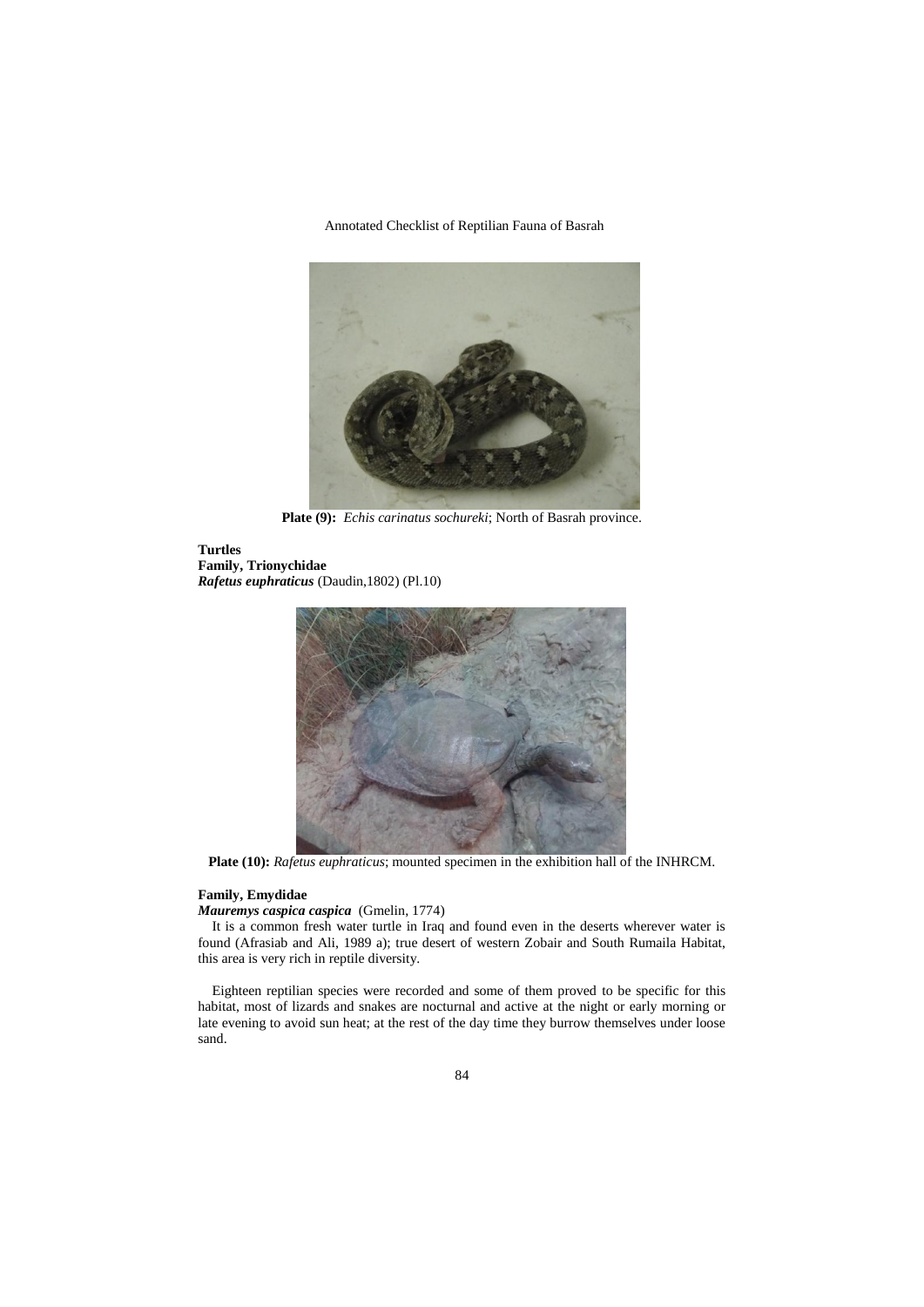**The true dessert zone The lizards Family, Gekkonidae**  1-*Stenodactylus slevini* Haas, 1957 (Pl.11)



**Plate (11):** *Stenodactylus slevini*; from Rumaila desert western Basrah province (Preserved in INHRCM)

**2-***Stenodactylus doriae* (Blanford, 1874) **3-** *Bunopus tuberculatus* Blanford, 1874

# **Family, Agamidae**

**1-** *Trapelus persicus fieldi* (Hass and Y. Werner, 1969) Afrasiab and Ali (1989a) (Pl.12)



**Plate (12):** *Trapelus persicus fieldi*; Rumaila desert, West of Basrah province.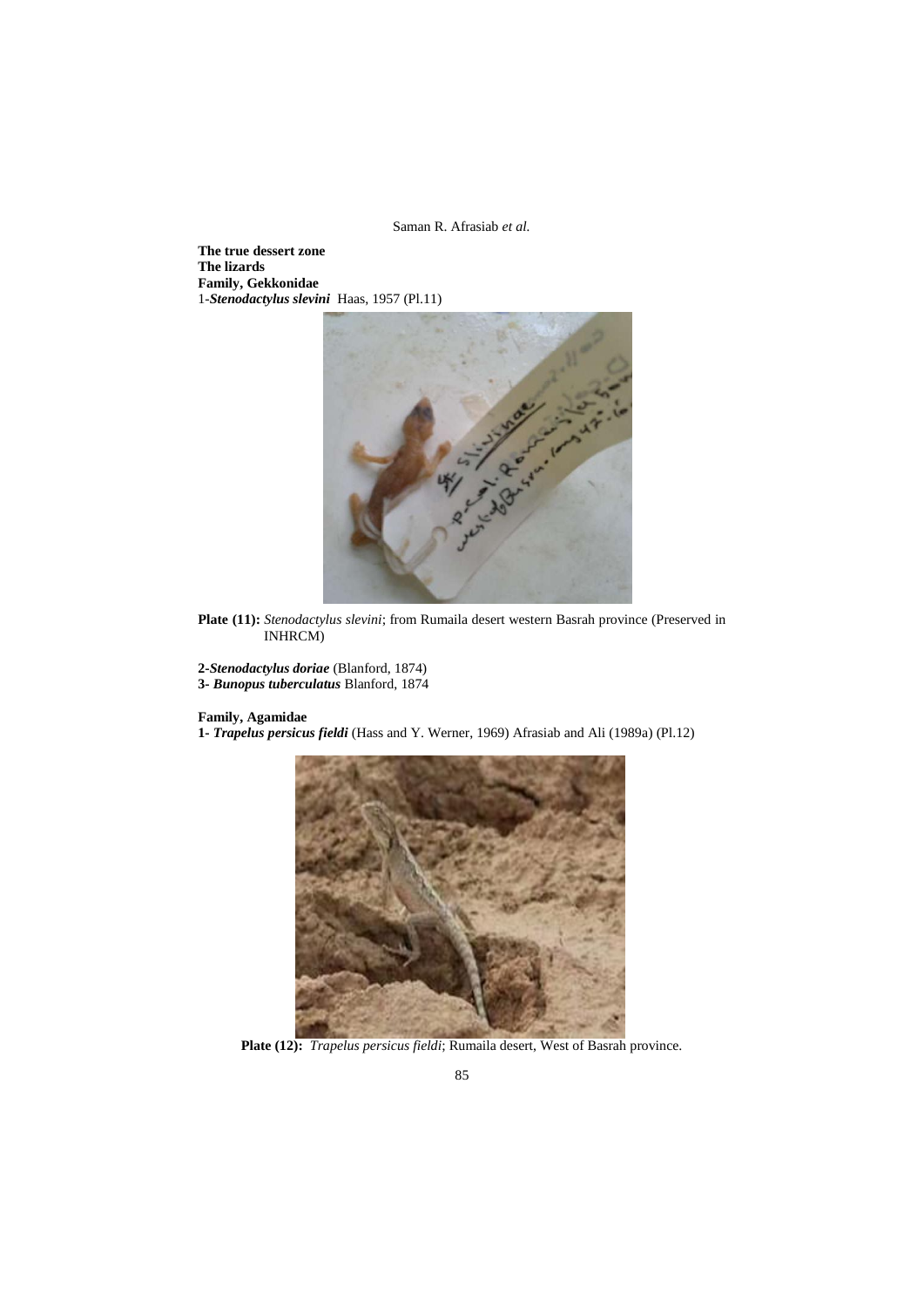## **2-***Trapelus pallidus haasi* (Y. Werner,1971)

# **3-***Phrynocephalus arabicus* Anderson, 1894

 Two specimens of *P. arabicus* in the collection of INHRCM were collected from Basrah province, without naming the exact locality. Al-Barazengy (2015) recorded *Phrynocephalus maculates* Anderson, 1872 from Samawa district, Muthanna province, the north of the present studied area, these Lizards are recognized by the rudimentary ear not clear and lacking pre anal or femoral pores.

## **4-***Uromastyx aegyptius microlepis* (Blanford,1874)

 Afrasiab and Ali (1989a) founded dead *Urmastyx* animals more than the alive ones in Rumaila area because of pollution caused by petroleum industry activities in the area.

#### **Family, Lacertidae**

**1-***Acanthodactylus schmidti* Haas,1957 (Pl.13). This is one of the beautiful lizards in this area. It is recognized by 3 large supraoculars, the forth is divided into dorsolateral scale larger than mid-dorsal scales 12-16 ventral plates and 32-54 keeled dorsal scale rows.



**Plate (13):** *Acanthodactylus schmidti*; Rumaila desert west of Basrah province (from collection of INHRCM)

**2-***Acanthodacylus scutellatus hardyi* Haas,1957

#### **Family, Scincidae**

*Scincus scincus* Blanford,1881

#### **Family, Trogonophidae**

*Diplometopon zarudnyi* Nikolsky, 1907. This burrowing limbless lizard is recorded by Afrasiab and Ali (1989a) from Rumaila desert, west of Basrah province. Niazi (1979) described *Diplometopon shueaibi* a new species from Karbala . Rudayni *et al*. (2017) discoursed the variation within the Saudi Arabian Trogonophidae and they did not refer it to *D. shueaibi* Niazi, we believe that *D. shueaibi* is a valid name for central Arabia and west Karbala of Iraq.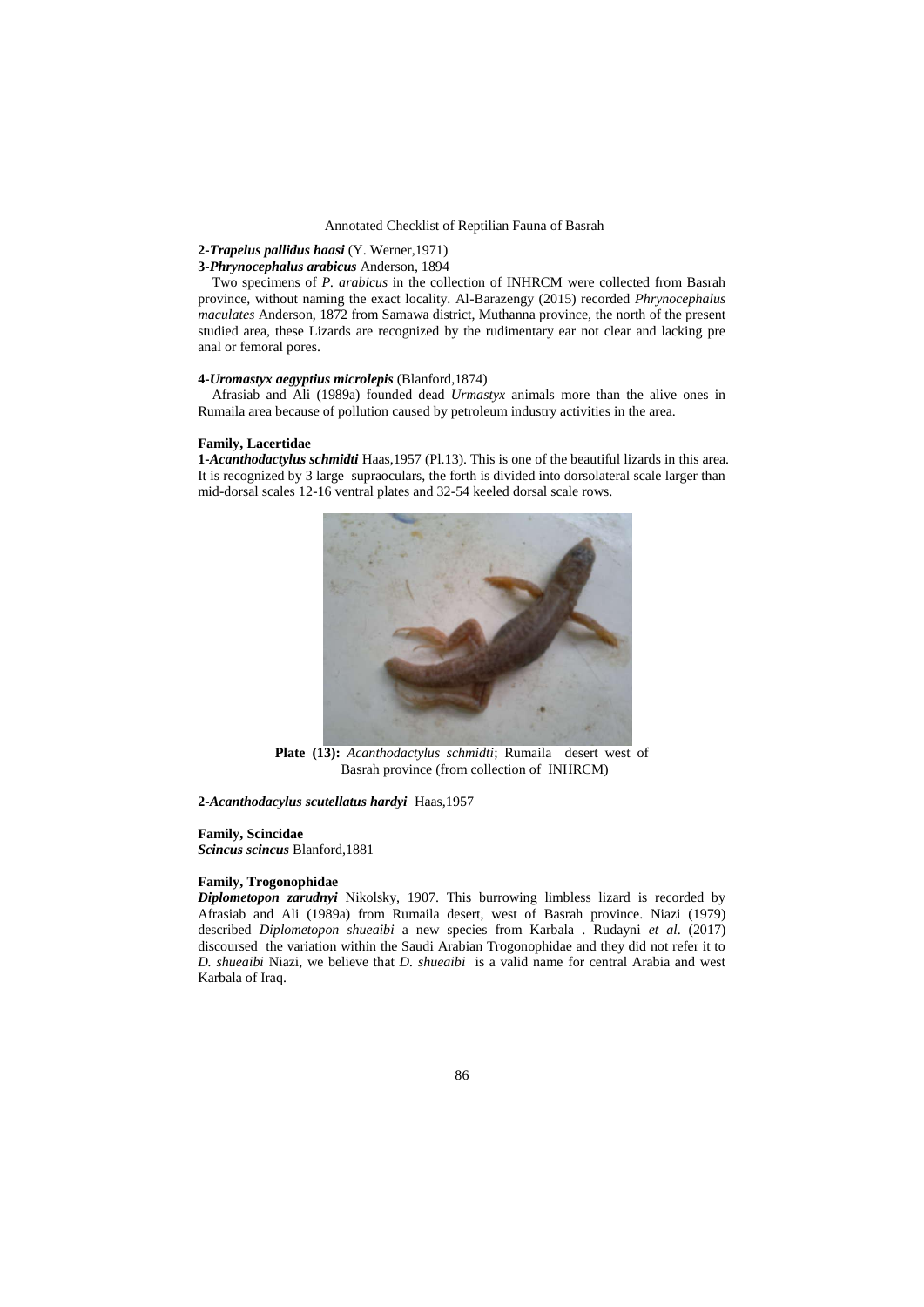# **The Snakes Family, Boidae**

*Eryx* **(***Pseudogongylophis***)** *jayakari* Boulenger, 1888 (Pl.14)

This snake has been recorded from Rumaila desert by Afrasiab and Ali (1989a).It is recognized by position of the eyes visible from above, presence of mental groove 37-51 dorsal scale rows.



**Plate (14):** *Eryx jayakari*; Rumaila desert, west of Basrah province. (Preserved in INHRCM)

## **Family, Colubridae**

**1-***Malpolon moilensis* (Reuss,1837) (Pl.15)

This snake when feels a danger will raise the anterior part of the body as in cobra; dorsal scales are smooth in 17 rows. Head is convex with two black spots on each side, it is opisthoglyphous.



**Plate (15):** *Malpolon moilensis*; Rumaila desert (Preserved in INHRCM).

# **2-***Lytorhynchus diadema gaddi* Nikolsky,1907

This snake was recorded from Rumaila desert, west of Basrah province (Afrasiab and Ali, 1989a), it is one of two snakes in genus *Lytorhynchus* recorded so far from Iraq.

 The second species is *Lytorhynchus kennedyi* Schmidt from Al-Qa'im district, Al Anbar province ( Afrasiab and Ali,1989b).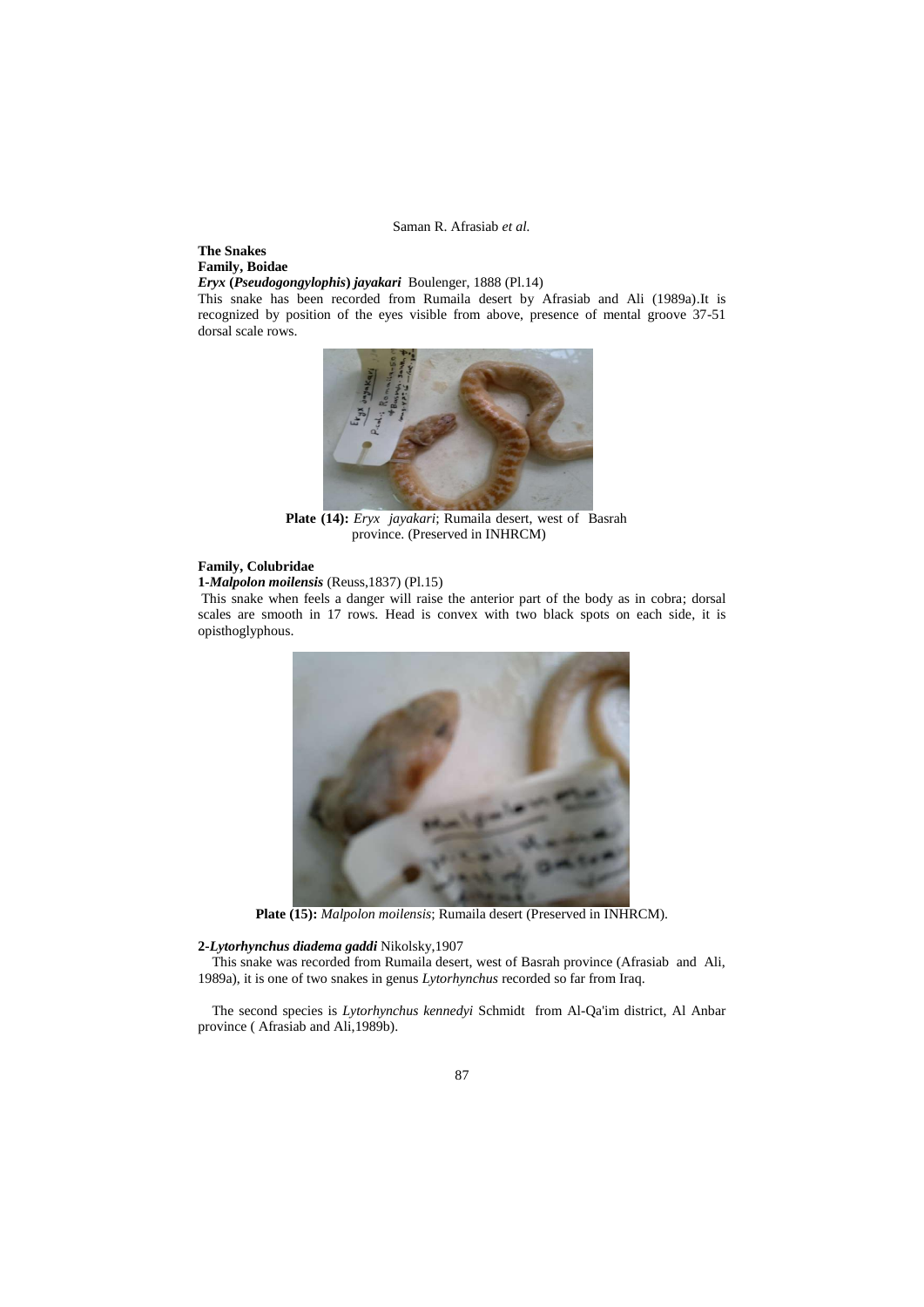**3-** *Psammophis schokari* (Fosskal,1775)



**Plate (16):** *Psammophis schokari*; Rumaila west of Basrah province.

## **Family, Viperidae**

*Cerastes cerastes gasperettii* Leviton and Anderson,1967 (Pl.17)

 In the same area, this is a poisonous horned viper; some individuals have horns while others without horns; most of the day time it is hidden under the soft sand or bushes.



**Plate (17):** *Cerastes cerastes gasperettii*; From Rumaila desert west Basrah province ( Preserved in INHRCM).

## **The seashore and Shat Al-Arab zone**

 There are few records of sea turtles and sea snakes from these areas, but there is a collection of only two sea snakes, *Enhydrina schistosa* and *Hydrophis cyanocinctus*; and one plaster model of the sea turtle *Dermochelys coriacea schlegelii* in INHRCM with measurements taken from real specimens from Basrah province. Furthermore, in this study only sea turtles and sea snakes, recorded by Mahdi and George (1969) and Leviton *et al*. (1992), that listed here: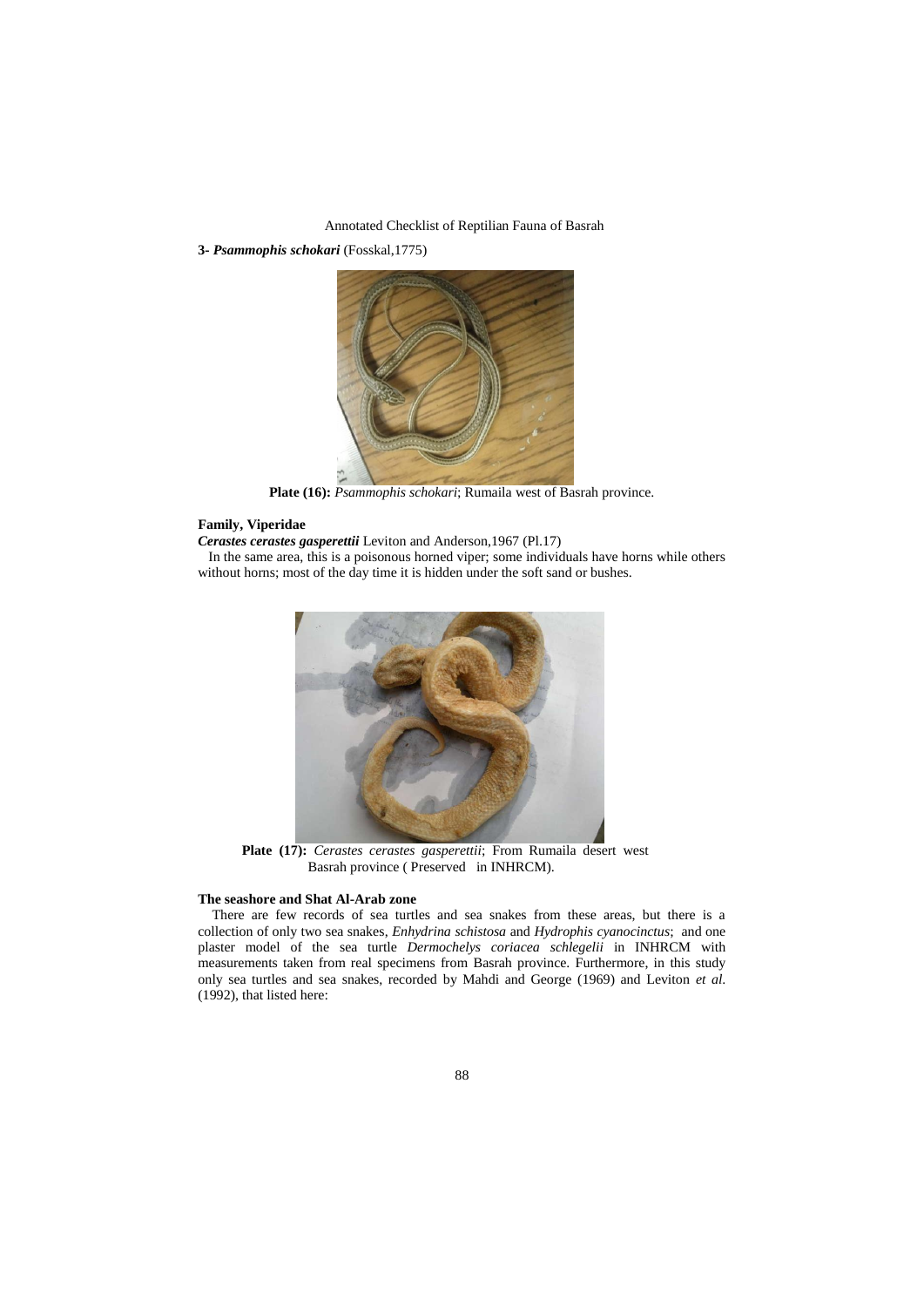**Turtles Family, Cheloniidae 1-***Ertmochelys imbricate* (Linnaeus,1766) **2-***Dermochelys coriacea* (Linnaeus,1766) ( Pl.18) The species above were found in seashore. **3-***Rafetus euphraticus* ( Daudin, 1802) This species was found in Shat Al-Arab.



**Plate (18):** *Dermochelys coriacea*; plaster model in the INHRCM (It is a copy of real one dead in Basrah province).

**Sea snakes: Family, Hydrophiidae** -*Enhydrina schistosa* (Daudin, 1803) -*Hydrophis gracilis* (Shaw, 1802) -*Hydrophis spiralis* (Shaw, 1802) -*H. cyanocinctus* (Daudin, 1803) -*H. ornatus* (Gray, 1842) -*H. lapemoides* ( Gray,1849) -*Pelamis platurus* (Linnaeus,1766) -*Lapemis curtus* (Shaw, 1802)

# ACKNOWLEDGEMENTS

 The authors wish to thank Dr. Khidher Abbas Al-Kinani, Director of the Marsh Land Division, for providing some photographs. Sincere thanks are due to Mrs. Khalida, laboratory staff of the Iraq Natural History Research Center & Museum, University of Baghdad for her technical help, and also profound thanks to the Basrah Natural History Museum, University of Basrah, Basrah province, and the Kurdistan Natural History Museum, University of Salahaddin, Erbil province for their invaluable help.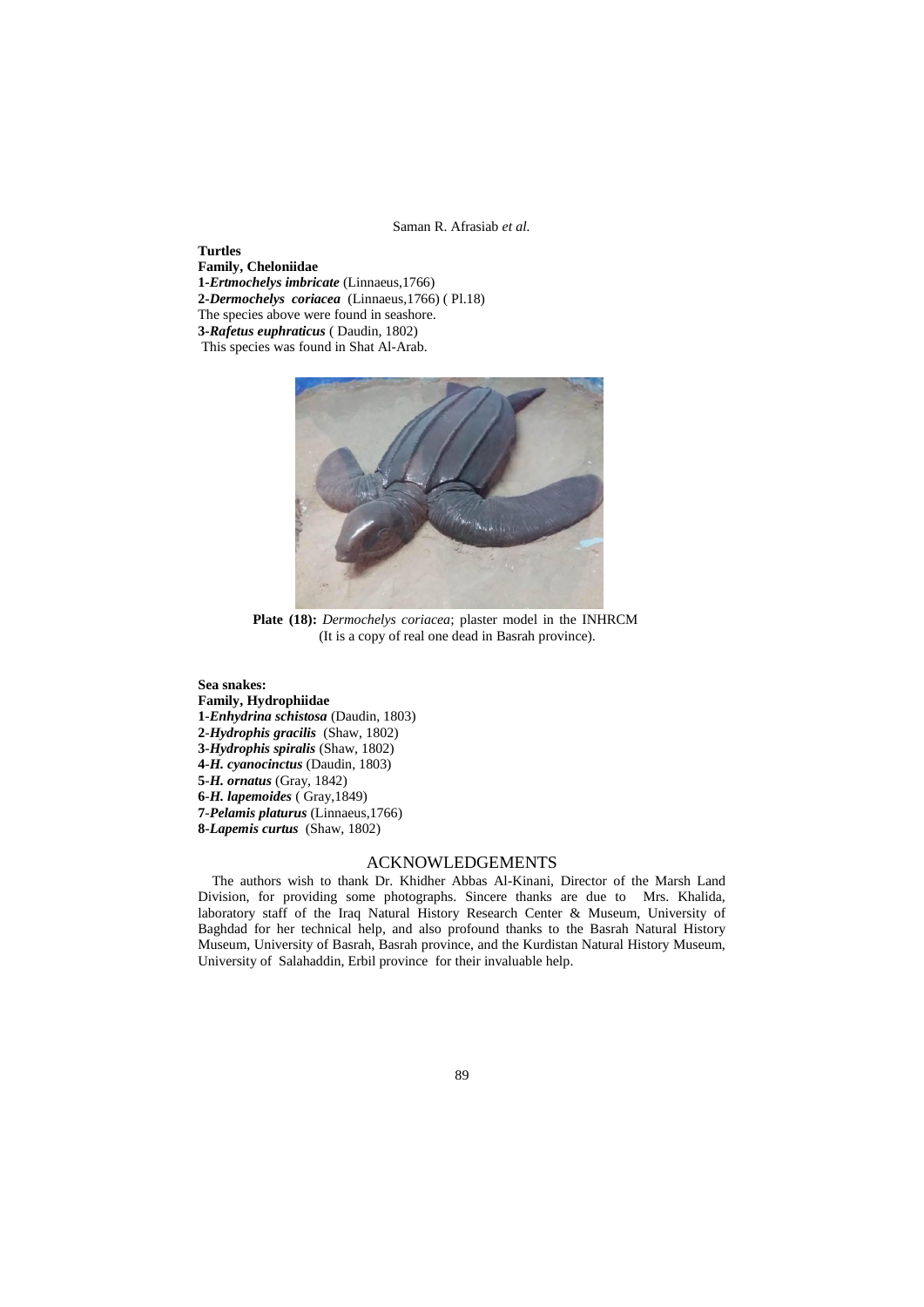## LITERATURE CITED

- Afrasiab, S. R. 1987. Firs record of *Stenodactylus affinis* (Murray) (marsh gekkoes) (Reptilia: Gekkonidae) in Iraq. *Journal of Biological Sciences Research*, 18(1): 231-233.
- Afrasiab, S. R. and Ali, H. A. 1989a. Report on a collection of reptiles from Rumaila desert, South of Iraq. *Bulletin of the Iraq Natural History Museum*, 8 (2):65-73.
- Afrasiab, S. R. and Ali, H. A. 1989b. A new record of the snake *Lytorhynchus kennedyi*  Schmidt (Reptilia, Colubridae) from Iraq. *Bulletin of the Iraq Natural History Museum*, 8(2): 157-159.
- Afrasiab, S. R. and Ali, H. A. 1996. Notes on Scolecophidians (Blind Snakes ) Reptilia-Serpentes,of Iraq. *Bulletin of the Iraq Natural History Museum*, 8(4): 31-39.
- Afrasiab, S. R. and Mohamad, S. I. 2009. A study on cave-dwelling geckos in Iraq, with the description of a new species from Saffine mountain. *Zoology in the Middle East*, 47  $(1): 49-56.$
- Afrasiab, S. R. and Mohamad, S. I. 2011. First record of the rat snake, *Zamenis hohenackeri* (Strauch, 1873), from north-eastern Iraq with notes on other colubrid snakes. *Zoology in the Middle East*, 54 (1):19-22.
- Afrasiab, S. R., AL- Ganabi, M. I. and AL-Fartosi, K. 2012. Snake species new or rare to the herpetofauna of Iraq. *Herpetozoa*, 24(3/4): 179-181.
- Afrasiab, S. R. and Mohamad, S. I. 2014. New records of snakes from Iraq (Reptilia: Colubridae). *Zoology in the Middle East*, 60 (1): 92-94.
- Afrasiab, S. R., Mohammad, M. K. and Husein, A. M. 2016. Description of a new species of the genus *Dolichophis* Gitstel from the upper Mesopotamian Plain-Iraq (Reptilia-Serpentes-Colubridae)*. Journal of Biodiversity and Environmental Sciences*, 8(4):15-19.
- Al-Barazengy, A. N. 2015. First observation on *Phrynocephalus maculates longicaudatus*  Hass,1957 (Squamata: Sauria: Agamidae) in Iraq. *Bulletin of the Iraq Natural History Museum*,13(3):1-7.
- Boulenger, G. A. 1920 a. A list of snake from Mesopotamia, collected by members of the Mesopotamian Expeditionary Force 1915-1919. *Journal of the Bombay Natural History Society*, 27: 347–350.
- Boulenger, G.A. 1920 b. A list of lizards from Mesopotamia, collected by members of the Mesopotamian Expeditionary Force 1915-1919. *Journal of the Bombay Natural History Society,* 27: 351–353.
- Corkill, N. L. 1932. Snakes and snake bite in Iraq. Bailliere, Tindall and Cox, London, Ix+ 51pp.
- Disi, A. 2002. Jordan country study on biological diversity.The Herpetofauna of Jordan. University of Jordan, Amman, 336pp.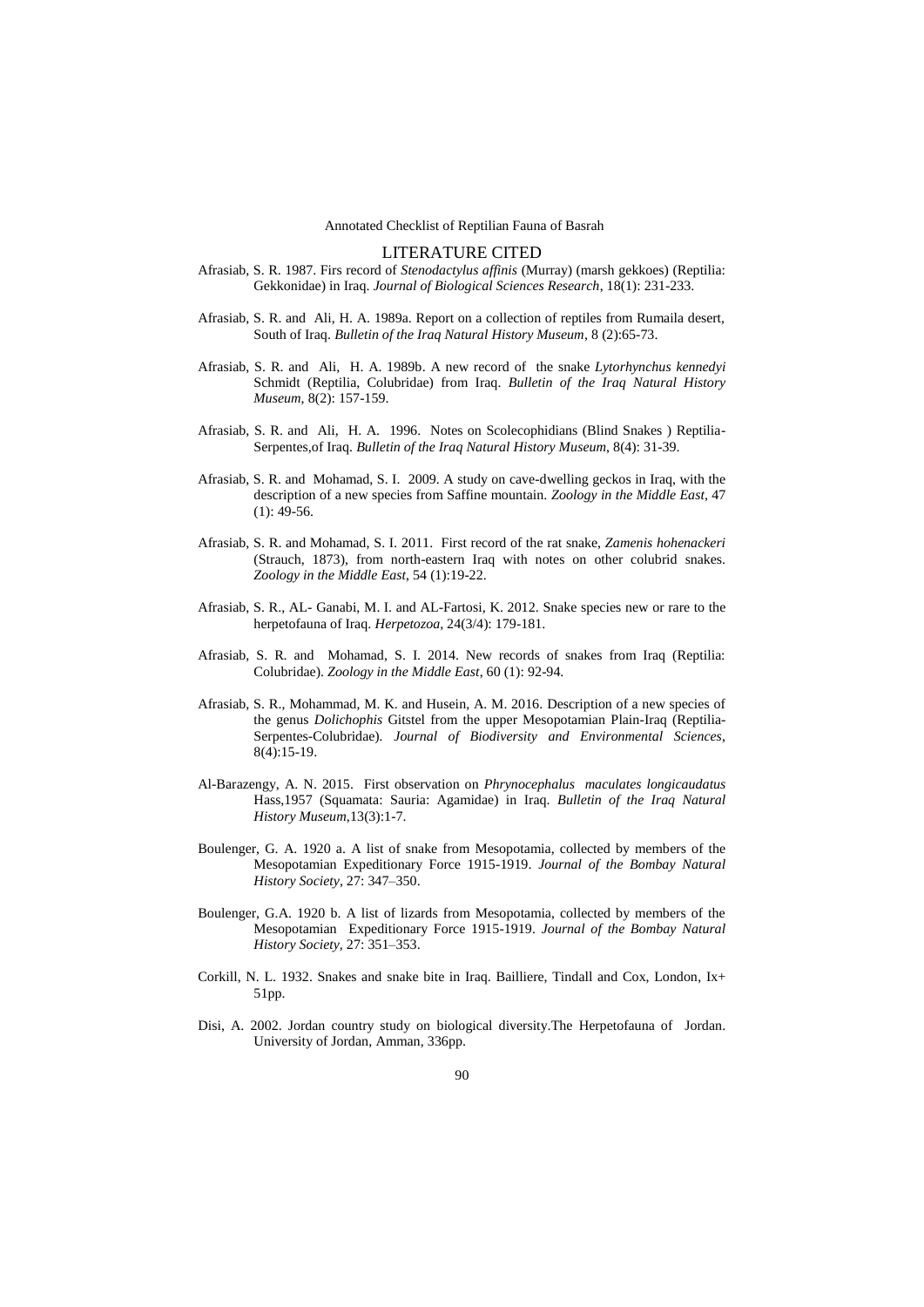- Habeeb, I. N. and Rastegar- Poyani, N. 2016. Geographical distribution of the snake of Iraq. *Mesopotamia Environmental Journal*, 2(3): 67-77.
- Hawramany, S. A. 2007. Ecology of *Alectoris chukar* (Gray) behavior, reproduction and systematic. M.sc. thesis in biology, College of Sciences, University of Baghdad, Baghdad, Iraq: 76 pp.
- Khalaf, K. T. 1959. Reptiles of Iraq, with some notes on the amphibians. Ar-Rabitta Press, Baghdad. Vii+96pp.
- Khan, M. S. 1997. Taxonomic notes on Pakistani snakes of the *Coluber karelini rhodorachis ventromaculatus* species complex. A new approach to the problem. *Asiatic Herpetological Research*, 7: 51-60.
- Lahony, S. R., Khleifat, K., Al-Tarawneh, K. A., Abboud, M. M., Al-Oran, R. M., Al-Tarawneh, A. A. and Homady, M. H. 2002. Variations in five Species of Jordanian Reptiles with New Record of land Tortoises *Testudo floweri* (Testudinidae: Chelonia). *Pakistan journal of zoology*, 34(1):.43-49.
- Leviton, A. E. 1986. Description of a new species of *Coluber* (Reptilia: Serpentes: Colubridae) from the southern Tihama of Saudi Arabia, with comments on the biogeography of southwestern Arabia. *Fauna of Saudi Arabia*, 8: 436-446.
- Leviton, A. E., Anderson, S. C., Adler, K. and Minton, S. A. 1992. Handbook to Middle East Amphibians and Reptiles (Contribution to Herpetology). Society for the Study of Amphibians and Reptiles, Oxford, Ohio, 252pp.
- Mahdi, N. and George, P. V. 1969. A systematic list of the vertebrates of Iraq. *Iraq Natural History Museum*, *Publication* No*.* 26: 104pp.
- Nader, I. A. and Jawdat, S. Z. 1976. Taxonomic study of the geckos of Iraq (Reptilia: Gekkonidae). *Bulletin of the Biological Research Centre,* 5: 1-41.
- Niazi, A. D. 1979. The Arabian worm lizard: Its ecology, morphology with description of a new species. *Iraq Journal of Biological Sciences,* 7:13-29.
- Nilson, G. and Rastegar-Pouyani, N. 2005. *Walterinnesia aegyptia* Lataste,1887 (Ophidia: Elapidae) and the status of *Naja morgani* Mocquard 1905. *Russian Journal of Herpetology*, 14 (1): 7-14.
- Rastegar-Pouyani, N., Kami, H. G., Rajabzadeh, M., Shafiei, S. and Anderson, S. C. 2008. Annotated checklist of Amphibians and Reptiles of Iran. *Iranian Journal of Animal Biosystematics*,4(1): 43-66.
- Rudayni, H. A., Al-Sadoon, M. K. and Paray, B. 2017. Morphological characteristics of worm Lizard, *Diplometopon zarudnyi* (Squamata: Trogonophidae) in the central rejoin of Saudi Arabia. *Saudi Journal of Biological Sciences*, 24 (4): 966-971.
- Schatti, B. and Schmitz, A. 2006. Re-assessing *Platyceps ventromaculatus* (Gray,1834) (Reptilia: Squamata: Colubrinae). *Revue suisse de zoologie*,113(4): 747- 768.